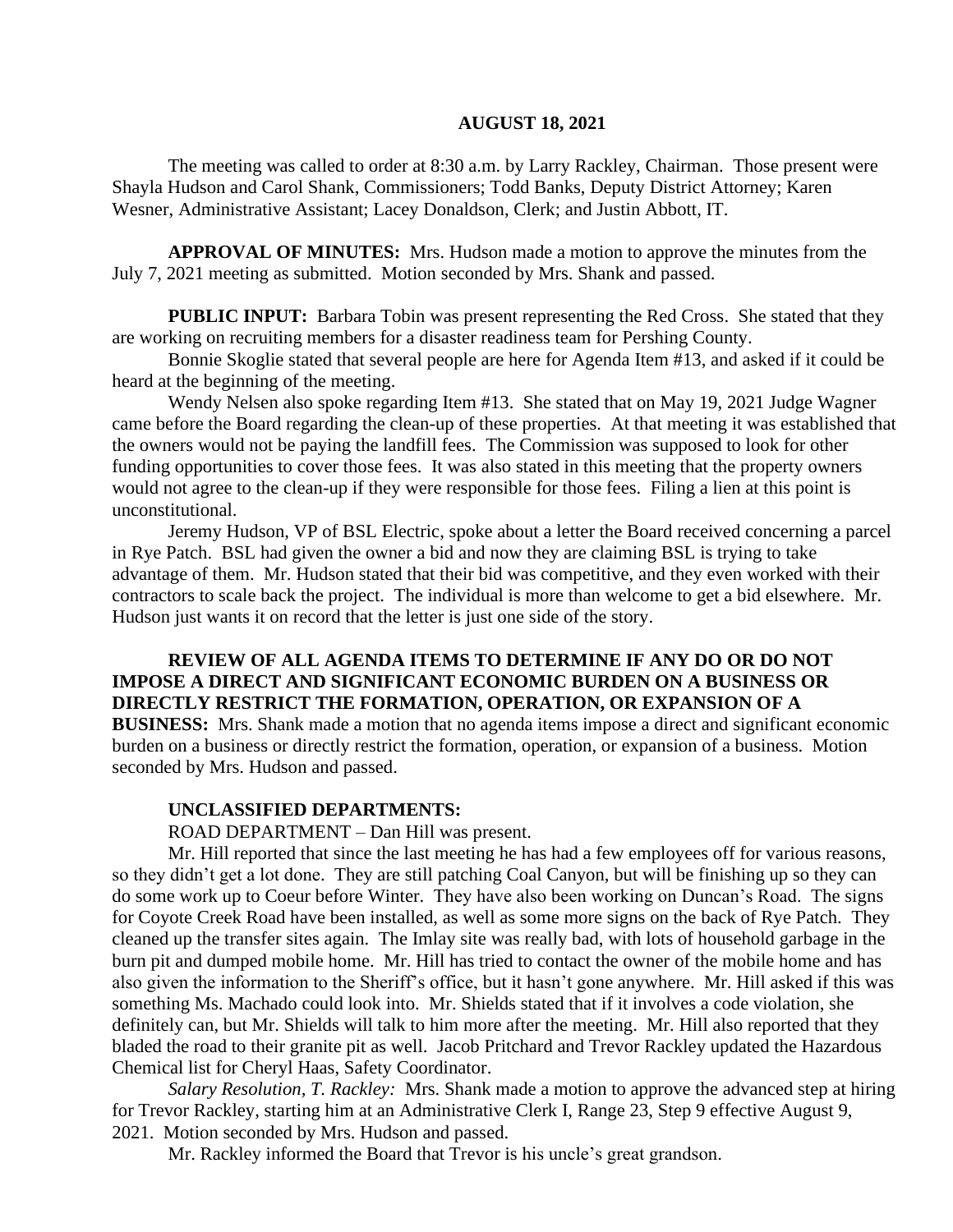*Request by Burrow's Farms for the County to grant an easement to Burrow's Farms for Reservation Road from the intersection of State Route 397 and Reservation Road to Seven Ditch Road, thus making that portion of Reservation Road a private roadway:* Ron Burrows was present.

Mr. Burrows stated that there has been some vandalism on his property. This road only services his ranch. Mr. Burrows stated that he believes he owns the road and the County has an easement. Mr. Shields agreed. Mr. Shields stated that the County has two options, we can either abandon the easement or convey the easement back.

Mrs. Hudson made a motion to approve conveying the County's easement on Reservation Road from the intersection of State Route 397 and Reservation Road to Ditch Road back to Burrow's Farms, thus making that portion of Reservation Road a private roadway. Motion seconded by Mrs. Shank and passed.

LANDFILL & RECYCLING – Dan Hill was present.

Mr. Hill reported that he has a few expensive bills pending. They had to re-track the dozer, which cost about \$24,000. They also purchased new tires for a piece of equipment. Mr. Hill stated that the new employee is working out well so far.

*Salary Resolution, K. Kite:* Mrs. Shank made a motion to approve the advanced step at hiring for Kenneth Kite, starting him at a Landfill Operator, Range 24, Step 7, effective August 11, 2021. Motion seconded by Mrs. Hudson and carried.

**DISCUSSION REGARDING PROCEEDING WITH THE PROCESS TO PLACE LIENS ON APN #001-136-10, 260 MAIN STREET; #001-136-09, 250 MAIN STREET; AND #001-136-08, 230 MAIN STREET, LOVELOCK, NV, TO REIMBURSE PERSHING COUNTY FOR COSTS INCURRED TO CLEAN UP THE BURN DEBRIS:** Mr. Shields spoke about due process and adequate notice. Mr. Shields stated that the Board's motion was clear that the clean-up would move forward without charging the property owners and that alternative methods would be researched to pay for any Landfill fees.

Mr. Rackley stated that in the minutes from that meeting, the Commission did not say Landfill fees would be waived. Mrs. Shank stated that was her intention. NDEP was going to use Brownfields grant funds, because this didn't go through that process, those funds cannot be used.

Mrs. Shank made a motion to not place a lien on these parcels.

Mrs. Hudson stated that she feels the County shouldn't be on the hook for this; however, she is also not willing to submit the County to litigation.

Mrs. Shank stated that it is an embarrassment to this Commission to go back on their word. Mr. Rackley stated that it is an embarrassment to the Commission to place the burden of this clean-up on all the County taxpayers. Mrs. Shank stated that other funding sources need to be looked at then, and it is not her responsibility to do so.

Mrs. Hudson stated that this County doesn't have the revenue to go to court and face litigation. She feels the property owners should pay, but we don't have any legal recourse at this point.

Mrs. Hudson seconded Mrs. Shank's motion. Mr. Rackley opposed. Motion carried.

# **UNCLASSIFIED DEPARTMENTS, CONT.D:**

SENIOR CENTER – *Update on meals being served; Update on Cook I/II positions; Approval to advertise/hire for Senior Center Director; Set date for interviews and selection/salary of Senior Center Director; Approval to advertise/hire Administrative Clerk I/II/Homebound Driver; ServSafe Certification Class; Salary Resolution, C. Johnson:* Mr. Rackley reported that they are delivering between 20-25 Homebound meals per day. The Dining Room closed on August 2<sup>nd</sup> due to staffing issues. There was discussion about the order of hiring staff. Mrs. Shank felt the hiring of other staff should wait until the Director is hired. Mr. Rackley has been serving in that capacity and the sooner support staff is hired, the sooner the Dining Room can reopen. Mrs. Hudson stated that if the Director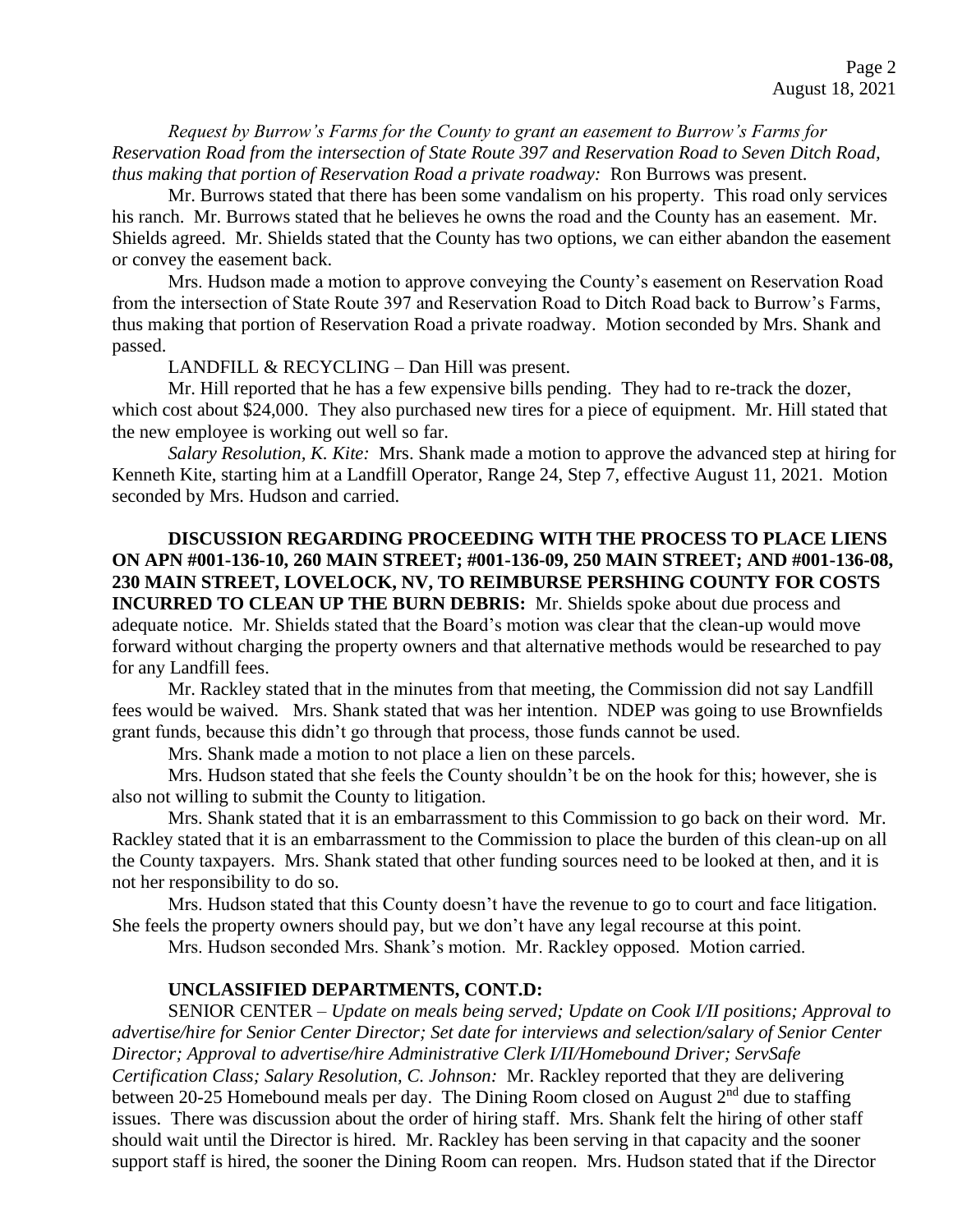position is going to be interviewed by the Board, it needs to be done before September 1<sup>st</sup>, as she will be gone most of the month. It was decided to set the interviews for the Director on September  $1<sup>st</sup>$  at 1:00 p.m.

Mrs. Hudson made a motion to advertise and hire to fill the vacant Administrative Clerk I/II /Homebound Driver position. Motion seconded by Mrs. Shank and passed.

Mrs. Hudson feels that all staff should take the ServSafe class. Mr. Rackley stated that there is a class scheduled for next Thursday, August  $26<sup>th</sup>$ .

Mrs. Hudson made a motion to approve the Salary Resolution for Candice Johnson, approving an advanced step at hiring, starting her at a Cook I, Range 17, Step 3. Motion seconded by Mrs. Shank and passed.

GRASS VALLEY FIRE – Sean Burke was present.

Mr. Burke reported that they currently have 17 out of 18 members. They are making good progress on their Firefighter I training. There was a Chief's meeting last Friday, with lots of good discussion. Grass Valley's primary concern is getting their brush truck replaced. At the Chief's meeting they also discussed a Pershing County Fire District. Mr. Burke will be sending some info to the District Attorney. It was noted that the Fire District would exclude Lovelock. Mr. Burke also stated that they are working on updating the boundaries for department response for the Sheriff's office.

REVIEW OF REPORT FROM THE EMERGENCY SERVICES SUBCOMMITTEE – Mr. Burke stated that they made a series of recommendations. All recommendations taken together can serve as a solution, separately not so much. Recommendation #1 Apply for the SAFER Grant. They also would like to see a reprioritization of tax dollars. Recommendation #2 A full-time person is needed for the EMS Coordinator. Recommendation #3 Revenue generation – Collection is currently low, review Billing Company. The Ambulance fees also need to be reviewed. Another recommendation is to look at moving away from offering PERS (Public Employees Retirement System) to the departments. The turnover rate is high, and that money is being thrown away.

*Review of draft SAFER Grant and approval to proceed with applying for and submitting the grant:* Mike Heidemann was also present.

Mr. Rackley asked how much information is needed to apply for the grant. Mr. Heidemann stated that the grant stipulations have not been released yet. Mr. Heidemann does feel that a business plan is needed. There are also other SAFER grants we could apply for to address other recommendations, such as recruitment and retention. Mrs. Shank asked who would do the business plan. Mr. Heidemann feels the Lovelock Volunteer Fire Department should apply and the Chief and EMS Coordinator should come up with that plan. Mr. Heidemann stated that the grant isn't open yet. He feels the award won't take place until after the first of the year, with funding probably coming in April. Mr. Burke stated that the SAFER grant is a short term fix, we need to look long-term.

Workshops to discuss the Emergency Services Subcommittee Report were scheduled for September  $1<sup>st</sup>$  at 2:00 p.m. and September  $20<sup>th</sup>$  at 9 a.m.

LEPC – Sean Burke spoke about the Active Shooter exercise. They are currently working on the After Action Report. All grant reporting is going well. He is having an issue with the EMPG grant, we are not getting reimbursements. Mr. Burke also reported that there is some concern at the State level regarding the non-permitted Burning Man event.

GRASS VALLEY ADVISORY BOARD – Sean Burke reported that the next meeting is on Monday, August 30, 2021. Senator Ira Hansen and Assemblywoman Alexis Hansen will be the speakers.

LOVELOCK FIRE / AMBULANCE – Chief Wilcox reported that they are testing for Fire Fighter I on October 18<sup>th</sup>. They have been speaking with the Ambulance Billing company. Mrs. Childs stated that the Accounts Receivable from last year to this year has grown approximately \$200,000.

SAFETY / HEALTH NURSE / CEMETERY – Cheryl Haas submitted a written report. The Health Clinic will be offering  $3<sup>rd</sup>$  doses to those who have immunocompromising conditions. They are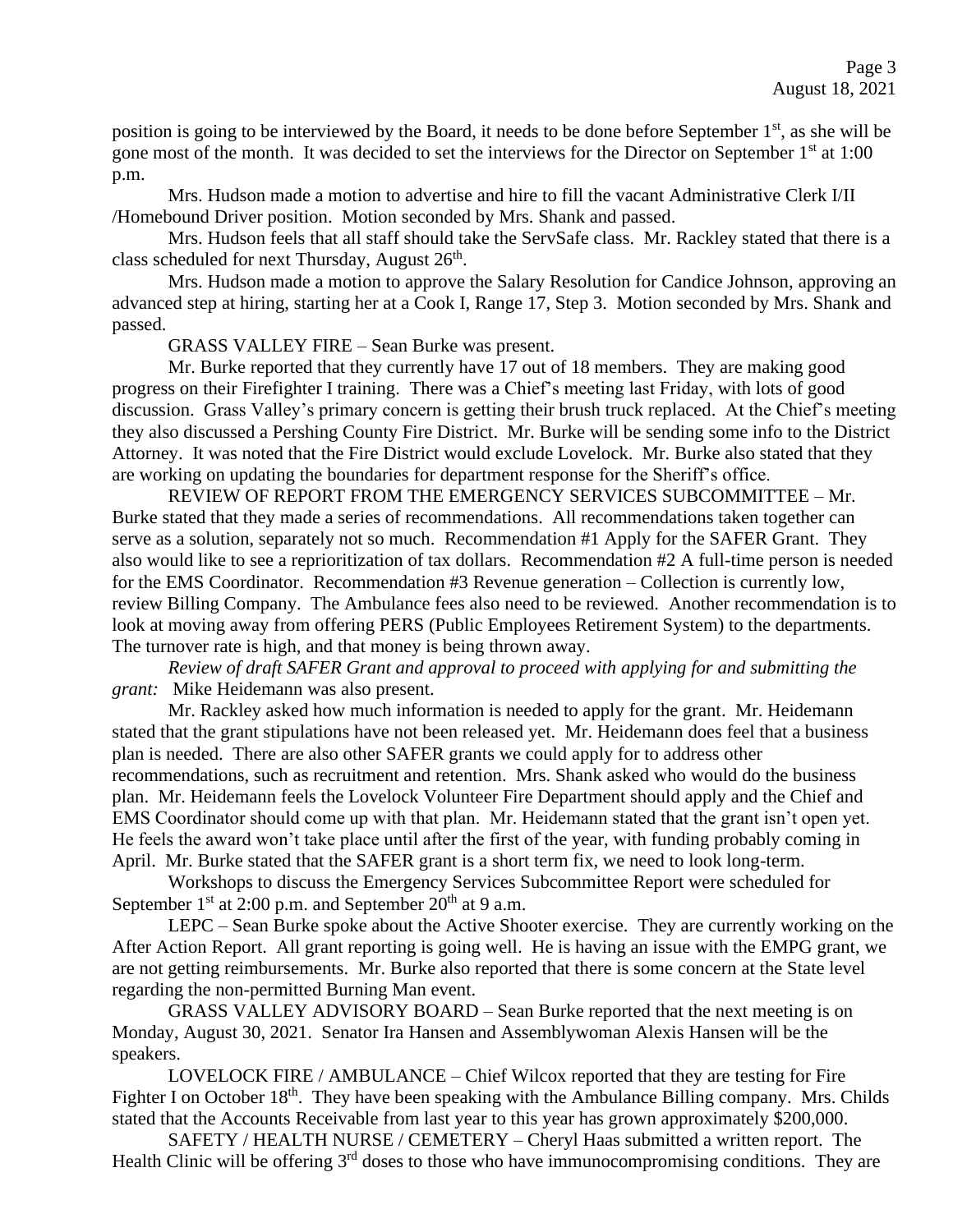also starting to see the numbers rise for those requesting 1<sup>st</sup> doses for adults and children 12 and up. The annual Flu Pod will be on September 30, 2021 at the Community Center. It will be a drive-through pod from 3-7 p.m. Two Safety meetings have been held and Ms. Haas feels there was a positive response. Two of the County's buildings were assessed by POOL/PACT and minor issues were reported. The annual safety training is moving along. Regarding the cemeteries, Buildings and Grounds has done a great job clearing weeds. Ms. Haas also thanked Katy North and Chastity Arnett for having the juvenile crew clean the fence lines. Ms. Haas has started entering information into the new software, but it is very time consuming.

IT DEPARTMENT – Justin Abbott was present.

Mr. Abbott reported that he has been very busy managing several projects, including the new phone system and the internet and network upgrades. Mr. Abbott received the final report from CISA (Cybersecurity and Infrastructure Security Agency) on our network security, and will prepare a summary for the Board. A few departments have reached out about Cyber Security training. He also met with one of the Washoe County Deputy District Attorneys about the possibility of implementing a new warrant system. Mr. Shields stated that he spoke to him as well. Shannon Bryant, who is a Washoe County DDA, is also the Nevada Traffic Safety Resource Control Officer and he has come up with a really good electronic warrant process. Mr. Shields thinks the cost to County would be minimal.

*Approval of Office 365 renewal with license count changes to total \$17,923.75 (increase of \$3,134.50 over last year):* It was noted that Mr. Abbott did speak with Mrs. Childs regarding the increase.

Mrs. Hudson made a motion to approve the Office 365 renewal with the license count changes for a total of \$17,923.75. Motion seconded by Mrs. Shank and passed.

*Approval of either Time and Materials quote or Fixed Cost quote for assistance from J4 Systems in reconfiguring firewalls and networking in support of the new Wide Area Network and Internet deployment for a cost not to exceed \$14,100.00:* Mr. Abbott asked that this be postponed until the September  $1<sup>st</sup>$  meeting.

*Approval of Pershing County IT Policy:* Mr. Abbott gave the Board a rough draft, stating that it is very rough. He thought maybe a workshop would be helpful, as he would like feedback on the draft. There was discussion about adding this topic to the September  $20<sup>th</sup>$  workshop.

*Approval of Job Descriptions for Information Technology Manager and revised Job Description for Information Technology Technician:* Mrs. Shank made a motion to approve the job description for an Information Technology Manager and the revised job description for an Information Technology Technician. Motion seconded by Mrs. Hudson and passed.

ECONOMIC DEVELOPMENT – Heidi Lusby-Angvick was present.

*Request to approve the agreement with the Governor's Office of Economic Development (GOED) for funding of the Nevada 95-80 Regional Development Authority (RDA) in the sum of \$110,000.00 in FY2021-22 and \$110,000.00 in FY2022-23 and to designate the Humboldt County and Pershing County Economic Development officers as the individuals with authority to bind the RDA:*  Mrs. Shank made a motion to approve the agreement with the Governor's Office of Economic Development for funding of the Nevada 95-80 Regional Development Authority as presented. Motion seconded by Mrs. Hudson and passed.

It was noted that Jan Morrison will be serving as the Director this year and Mrs. Lusby-Angvick will be the Deputy Director.

**COVID UPDATE:** Mrs. Donaldson informed the Board that she received an email this morning and our paperwork was approved. We should be getting \$653,126.00 within the next few days.

APPROVAL TO PROCEED WITH PURCHASE OF PIPE FOR WATERLINE TO DERBY FIELD AIRPORT IN THE AMOUNT OF \$363,000.00 AND APPROVAL OF COST FROM FARR WEST ENGINEERING TO PREPARE THE APPLICATION/PLAN/SURVEY TO THE BUREAU OF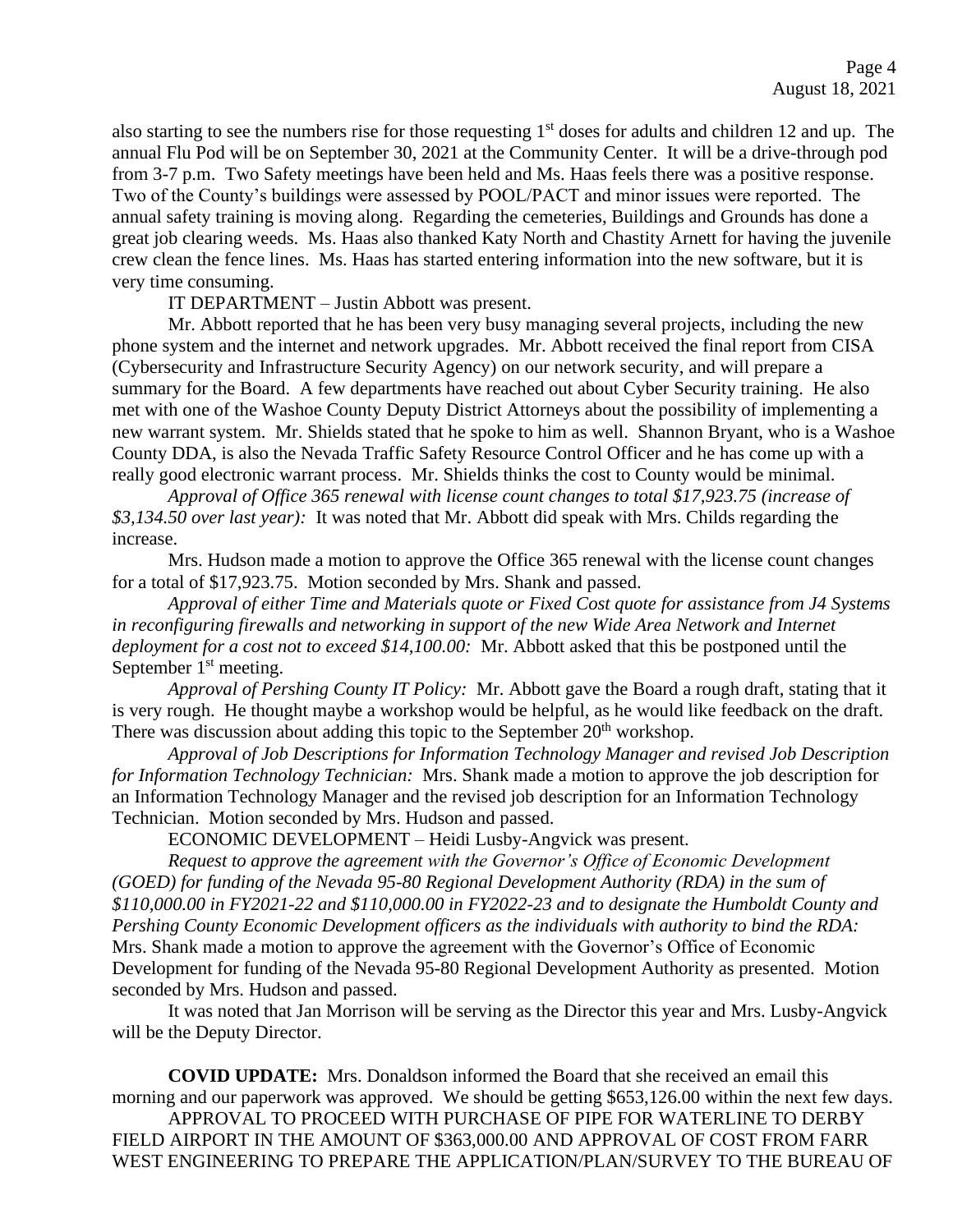SAFE DRINKING WATER AGENCY IN THE AMOUNT OF \$37,500.00 – Rusty Kiel from LMWD (Lovelock Meadows Water District) was present. Mr. Kiel stated costs are high currently, but they anticipate them going down. Mr. Rackley would like approval to purchase the pipe when the price is right. Mrs. Shank stated that this project could also be submitted for the State's funding. Mrs. Hudson also stated that there should be funding in the Federal Infrastructure Bill. Mr. Kiel does think they should move forward with the planning phase of this project.

Mrs. Hudson made a motion to approve the cost from Farr West Engineering to prepare the application / plan / survey to the Bureau of Safe Drinking Water in the amount of \$37,500.00, with the funding coming from American Recovery funds. Motion seconded by Mrs. Shank and passed.

Mrs. Hudson would like to see the State pay for the Grass Valley brush truck and the new ambulance. Mr. Rackley spoke to Treasurer Conine about the Rye Patch Firehouse expansion and Mr. Conine thought that was a great project.

### **ELECTED DEPARTMENTS:**

LACEY DONALDSON, CLERK-TREASURER – *Approval of corrections/changes to the Tax Roll:* Mrs. Donaldson gave the Board six corrections as follows:

| APN 010-181-18 | Clerical Error to value   |
|----------------|---------------------------|
| MH 002662      | Special Assessment Change |
| APN 006-080-05 | Tax Code Change           |
| APN 006-080-08 | Tax Code Change           |
| APN 006-080-18 | Tax Code Change           |
| APN 006-080-25 | Tax Code Change           |
|                |                           |

Mrs. Shank made a motion to approve the corrections to the Tax Roll as submitted. Motion seconded by Mrs. Hudson and passed.

RENE CHILDS, RECORDER-AUDITOR – Mrs. Childs reported that the Eide-Bailly auditors have been working on our annual audit and will be back on September  $20<sup>th</sup>$ .

JERRY ALLEN, SHERIFF – Sheriff Allen reported they are at 50% capacity in the Jail. He currently has three cadets in the academy. They still have three open deputy positions with no applicants and five applicants for the office and dispatch positions. Sheriff Allen spoke about the Active Shooter Drill. At the time he had two deputies in court, which concluded at the start of the drill so that was helpful. Sheriff Allen spoke about the "Non-Burning Man Festival. A medical provider has been reached out too. A contingency of deputies will work with the BLM (Bureau of Land Management) from August 23 through September 9.

Mrs. Shank asked about AlertSense. Very few County employees are in the database. Sheriff Allen feels AlertSense is a good system. Mrs. Donaldson suggested that a more formal request from the Board might make employees more comfortable in signing up.

Sheriff Allen also asked if there was still funding set aside for the Emergency Command Post. It was noted that the setup is done at the Community Center, but the trailer was not setup. There currently is no funding set aside. Sheriff Allen will make a list of what still needs to be done.

**BOARD APPOINTMENTS/RESIGNATIONS:** Letters of interest were submitted by Wendy Nelsen for the Museum Board and Susann Bendure for the Senior Advisory Board.

Mrs. Shank made a motion to appoint Wendy Nelsen to the Museum Board and Susann Bendure to the Senior Advisory Board. Motion seconded by Mrs. Hudson and passed.

**DERBY FIELD:** Mr. Rackley reported that preliminary work is being done for the taxi-way construction. The Airport Advisory Board met last night. There has been an issue with some of the lighting, but Armstrong is working on it. Mr. Rackley also reported that they replaced two modules in the gate, it seemed to be working fine, but it stuck open yesterday.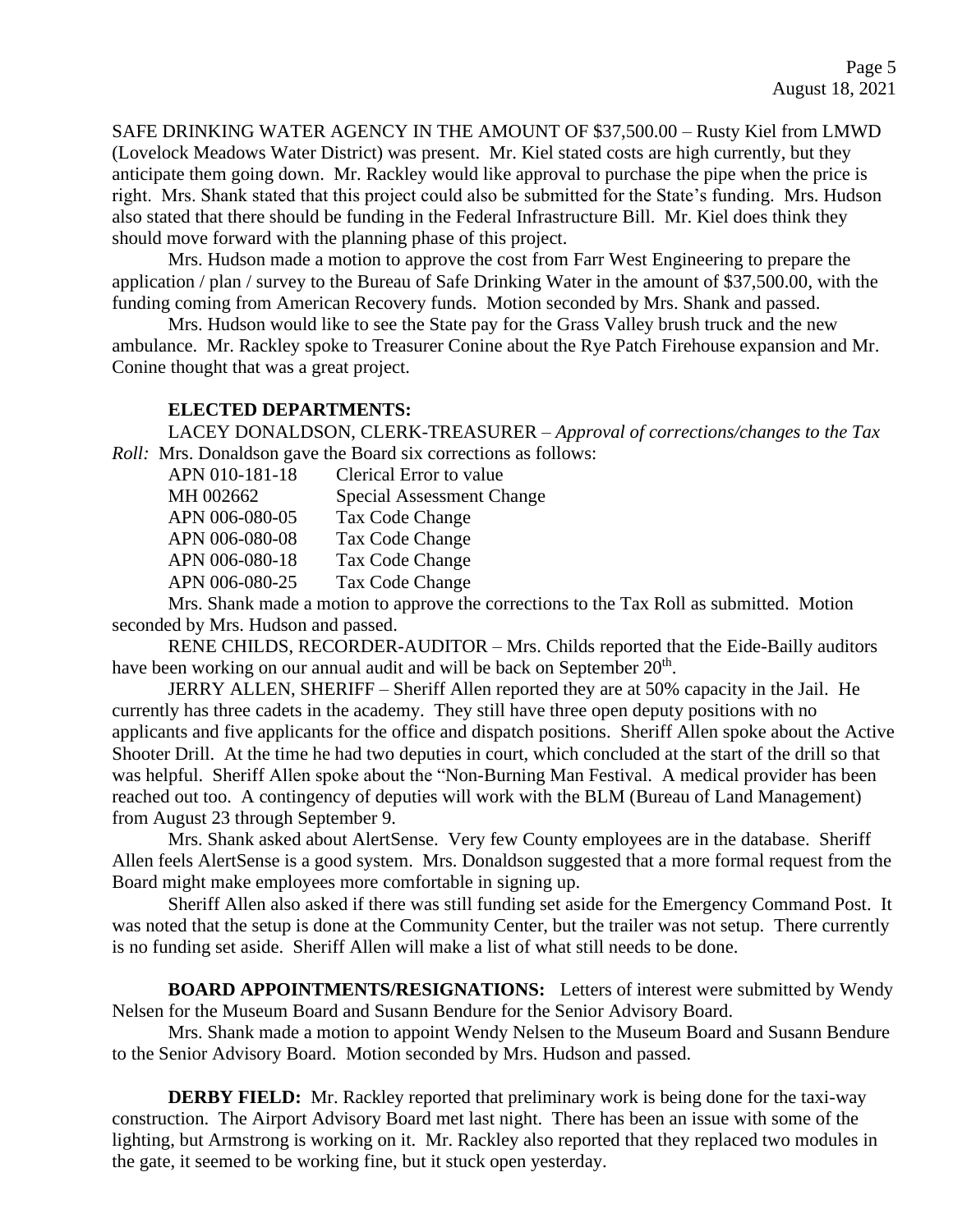## **FIRST READING OF ORDINANCE NO 349, RELATING T OLANDFILL ASSESSMENT, TO MAKE ITS EFFECTIVE DATE JULY 1, 2022, RATHER THAN JULY 1, 2021:** Mrs. Shank introduced Ordinance #350 and read it by title as follows:

AN ORDINANCE AMENDING CHAPTER 13.06, TITLE THIRTEEN, OF THE PERSHING COUNTY CODE BY PROVIDING THAT WASTE GENERATING ENTITIES SHALL BE DETERMINED BY "CLASSIFICATION" AND THAT ALL CLASSIFICATIONS IN LOVELOCK SHALL BE CHARGED A MULTIPLIER OF A BASE RATE OF \$12.00 EACH MONTH, WHILE CLASSIFICATIONS IN THE UNINCORPORATED AREAS OF PERSHING COUNTY SHALL BE CHARGED A MULTIPLIER OF THE BASE RATE OF \$13.00 EACH MONTH, EFFECTIVE JULY 1, 2022.

# **APPROVAL OF AMENDED AGREEMENT BETWEEN THE STATE OF NEVADA AND LOCAL GOVERNMENTS TO ALLOCATE POTENTIAL SETTLEMENT FUNDS DERIVED FROM LITIGATION CONCERNING THE OPIOID EPIDEMIC IN NEVADA AND THE UNLAWFUL MANUFACTURE, MARKETING, PROMOTION, DISTRIBUTION OR DISPENSING OF PRESCRIPTION OPIOIDS:** Mr. Shields explained where these settlement funds originated from. Under the terms of the agreement, 37% of the funds will go to local governments, with Pershing County getting 0.51%. The Board already approved the original agreement and the amendment has nothing substantive that would affect the County.

Mrs. Hudson made a motion to approve the amended agreement between the State of Nevada and Local Governments to allocate potential settlement funds derived from litigation concerning the opioid epidemic in Nevada. Motion seconded by Mrs. Shank and passed.

**PLANNING AND BUILDING DEPARTMENT / IMLAY WATER / PERSHING ELECTRIC:** James Evans was present.

REVIEW AND APPROVAL OF CONTRACT WITH FARR WEST ENGINEERING TO CONDUCT THE PREVIOUSLY APPROVED GRASS VALLEY HYDROGRAPHIC BASIN (071) ANALYSIS PROJECT IN THE AMOUNT OF \$6,000.00 – Mr. Shields has reviewed the contract. Mrs. Shank asked about the funding. Mr. Evans has not spoken with Mrs. Childs and she is not sure if he budgeted for it.

Mrs. Shank made a motion to approve the contract with Farr West Engineering to conduct the previously approved Grass Valley Hydrographic Basin (071) Analysis Project in the amount of \$6,000.00, with the funding coming out of the Planning Department's budget. Motion seconded by Mrs. Hudson and passed.

**APPROVAL TO FILE PROTEST WITH THE STATE WATER ENGINEER OF THE STATE OF NEVADA, ON APPLICATION #90958, AQUA TRAC, LLC, WITHIN BASIN 078, GRANITE SPRINGS, PERSHING COUNTY, NV TO TRANSFER WATER FROM GRANITE SPRINGS TO CHURCHILL COUNTY, NEVADA; FILING FEE \$30.00:** Mrs. Shank stated that she spoke with Bill Barbie and Churchill County has not signed an agreement with Aqua Trac to move the water and they won't.

Mrs. Hudson made a motion approving the filing of a protest with the State Water Engineer on Application #90958, Aqua Trac, LLC, within Basin 078, Granite Springs, Pershing County, NV to transfer water from Granite Springs to Churchill County with a filing fee of \$30.00. Motion seconded by Mrs. Shank and passed.

**REPORT FROM LEGAL COUNSEL:** UPDATE ON 2021 LEGISLATIVE MATTERS – Mr. Shields prepared a summary of Legislative changes he felt affected our County.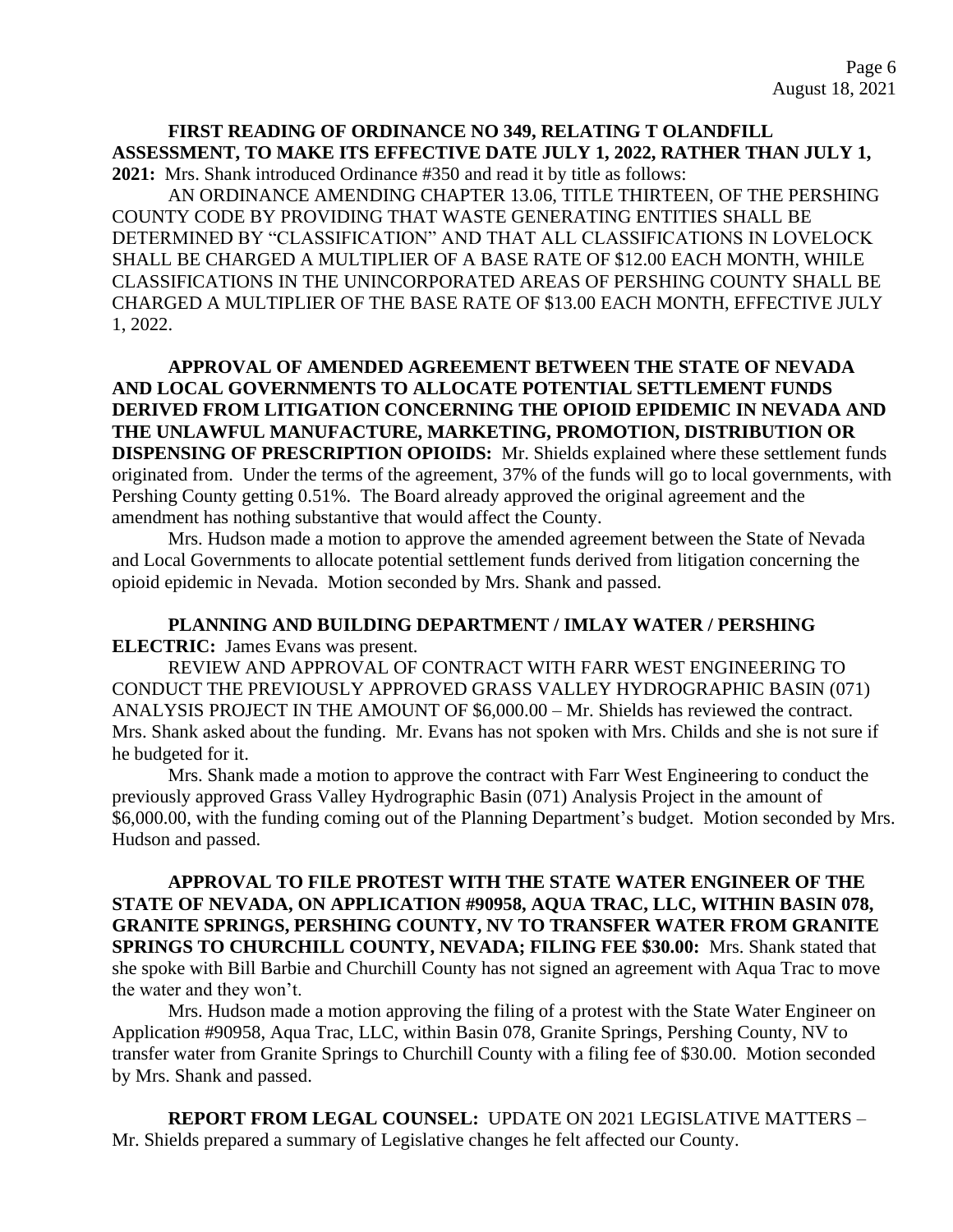**REPORT FROM ADMINISTRATIVE ASSISTANT:** APPROVAL TO PROCEED WITH PURCHASE OF MEMORIAL BENCH IN MEMORY OF WILLIAM "BILL" SOARES, NOT TO EXCEED \$1,500.00 AND PLACEMENT IN AN AREA WITHIN THE PLAYGROUND – Mrs. Hudson made a motion to approve proceeding with the purchase of a memorial bench in memory of William "Bill" Soares, not to exceed \$1,500.00, being placed in an area within the Courthouse Park Playground. Motion seconded by Mrs. Shank and passed.

APPROVAL TO DIRECT A LETTER TO NDOT (NEVADA DEPARTMENT OF TRANSPORTATION) ASKING NDOT TO PAINT THE CONCRETE BARRIERS ON THE BRIDGE GOING TOWARDS THE RODEO GROUNDS ON AIRPORT ROAD – Mrs. Hudson made a motion directing that a letter be sent to NDOT asking them to paint the concrete barriers on the bridge going towards the Rodeo Grounds on Airport Road. Motion seconded by Mrs. Shank and passed.

**ITEMS FOR FUTURE AGENDAS:** Mrs. Hudson spoke about the cloud seeding project.

**CORRESPONDENCE:** There was no additional correspondence.

**SEVEN TROUGHS DISTILLERY, TOM ADAMS:** PROPOSAL TO PURCHASE WINDMILL PROPERTY, APN #001-131-07 AND 001-131-02, WITH A 6-MONTH LEASE TERM FOR \$1,600.00 PER MONTH – Mr. Adams stated that they toured the building on Saturday. The formal purchase offer would cover the County's acquisition costs and expenditures. Mr. Adams stated, to move forward more quickly, they would like a 6-month lease in the amount of \$1,600.00 per month starting September 1<sup>st</sup>.

Mrs. Shank made a motion to approve the 6-month Lease Term of \$1,600.00 per month with Seven Troughs Distillery starting September 1, 2021. Motion seconded by Mrs. Hudson. Mr. Rackley did not vote. Motion carried.

Mr. Adams also stated that they have selected the necessary equipment, production has been determined and they have a rendering for the outside of the building.

### **MATTERS OF THE BOARD FOR DISCUSSION; BOARD MEMBER REPORTS;**

**BOARD LIAISON REPORTS:** Mrs. Hudson is meeting with Mr. Shields and Rob Rule regarding the Naval Expansion. The next Cooperator's meeting is August  $31<sup>st</sup>$  in Fallon.

Mrs. Shank stated that the Pershing HealthCare Foundation dinner was last Saturday, and they raised about \$8,000. Mrs. Shank also attended the Frontier Community Coalition meeting on Monday.

Mr. Rackley attended an Airport Advisory Board meeting, a Senior Center Board meeting and stated that maintenance was done on the TV District's generator.

It was noted again that there will be a free flu clinic on September  $30<sup>th</sup>$  from  $3-7$  p.m. The Lovelock Community Church will be hosting UNR's Rural Outreach Clinic this Saturday.

# **PUBLIC HEARING FOR 2021 NEVADA STATE COMMUNITY BLOCK GRANT**

**PROGRAM POSSIBLE PROJECTS:** There were no projects submitted for review. Mrs. Shank suggested submitting an application for the Imlay Water System. A salary survey would need to be conducted. Approval to move forward will be on the next agenda.

**PUBLIC INPUT:** Mr. Abbott stated Humboldt County held a special meeting to approve a Broadband Plan to extend fiber infrastructure in Humboldt County. Mr. Abbott shared the information with Danny Bax and AT&T.

**APPROVAL OF VOUCHERS:** Mrs. Hudson made a motion to approve the vouchers with the exception of a voucher for Vendor #521, BSL Electric. Motion seconded by Mrs. Shank and passed.